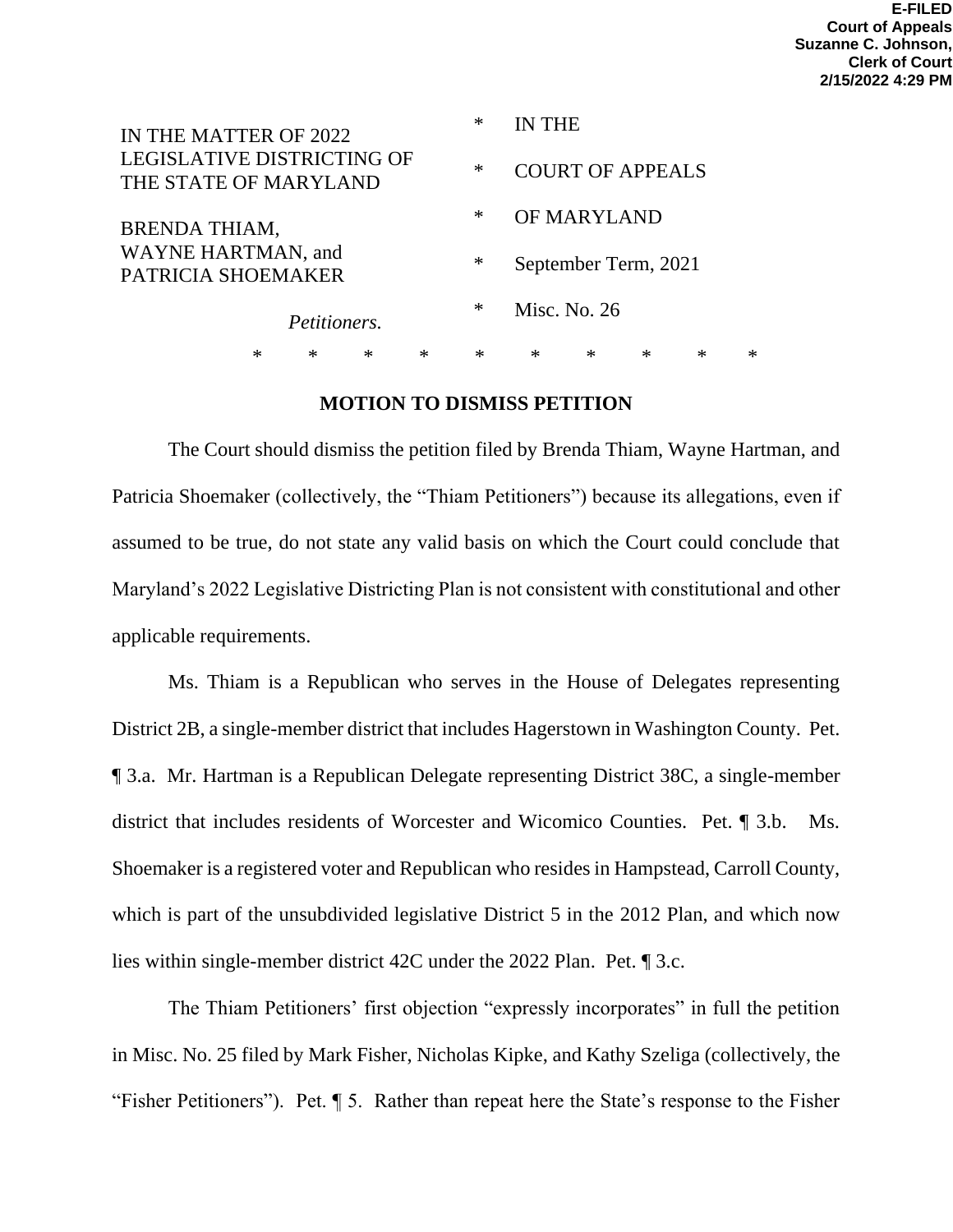Petitioners, the State refers the Court to that response for arguments demonstrating why the Court should dismiss "the claims therein." Pet. ¶ 5.

What differentiates the Fisher Petitioners from the Thiam Petitioners is the latter's claim that the 2022 Plan's inclusion of "non-uniform, multimember districts for the House of Delegates, rather than a uniform scheme of single member districts"— though expressly authorized by Article III, § 3 of the Maryland Constitution—somehow violates various other provisions of the State and federal Constitutions. Pet. ¶ 6. Specifically, the Thiam Petitioners contend that this longstanding and constitutionally sanctioned approach to districting violates Articles 7, 24, and 40 of the Declaration of Rights, Article I, Section 7 of Maryland's Constitution, and the Equal Protection and Due Process Clauses of the Fourteenth Amendment to the U.S. Constitution. Pet. ¶ 6. They say Maryland's practice of having both multimember and single-member legislative districts "is a unique anomaly in the composition of state legislatures throughout America," Pet. ¶ 13, that "violates the one person, one vote" principle, Pet. ¶ 12.

The petitioners further allege that, in certain parts of the State, the districting practice grants a "disproportionate voting and representational advantage" to voters in multimember districts as compared to residents of single-member districts, Pet. ¶ 16, but in other parts of the State the same method of districting has the "reverse" effect of privileging certain voters in single-member districts over those in multimember districts, Pet. ¶ 22. The ultimate effect, according to the petition, is to "create[s] *de facto* partisan gerrymandering" in violation of petitioners' rights under Article 7 of the Declaration of Rights. Pet. ¶ 20. Yet, the specific situations the petition targets for criticism, including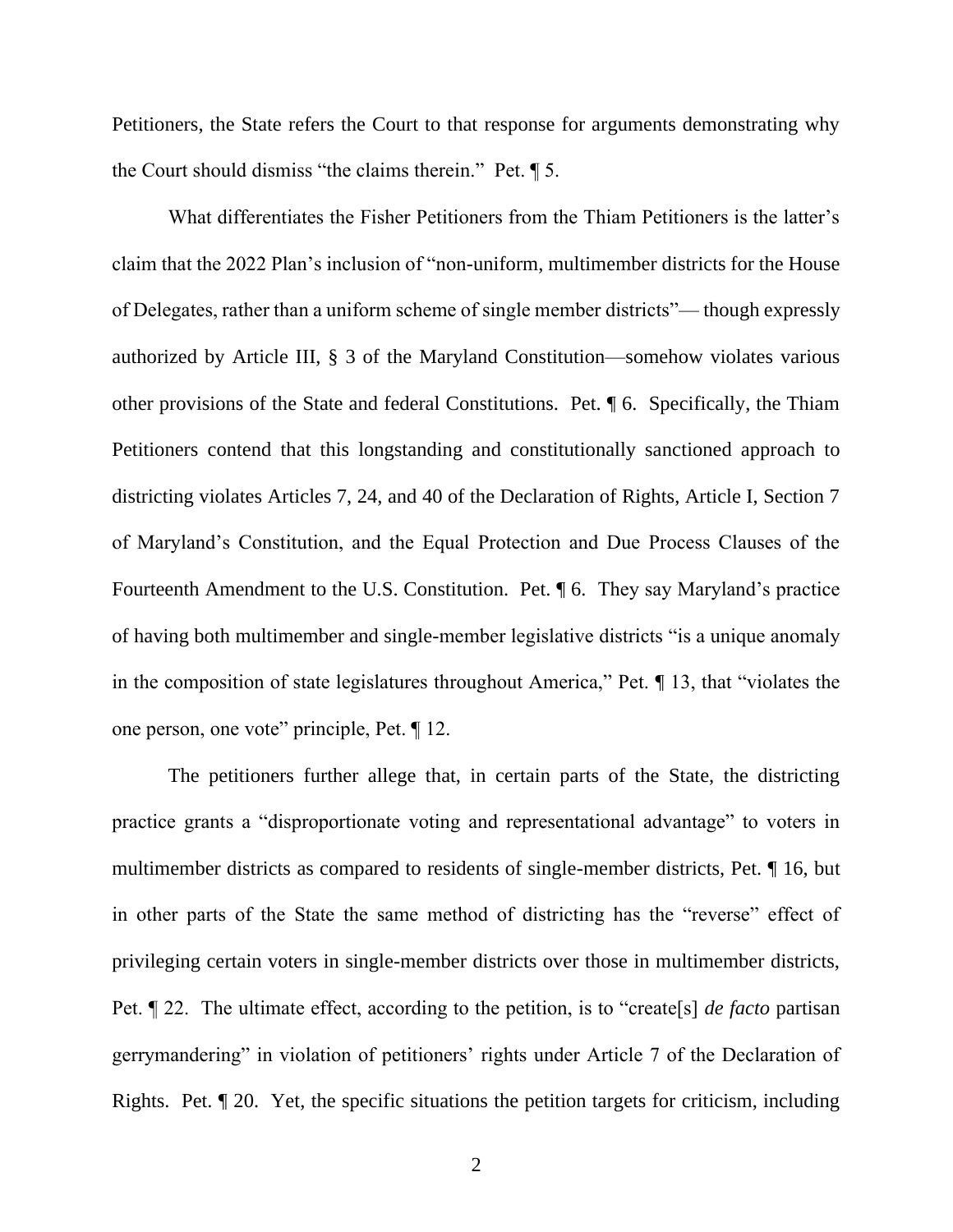the petitioners' own respective home districts, all involve instances of single-member districts.

For relief, the Thiam Petitioners seek to have the 2022 Plan declared invalid and have the Court direct the General Assembly to enact a new plan that "specifically incorporates uniform single member House of Delegates districts." Pet. at 9. If the General Assembly fails to adopt such a plan "in a timely fashion," the petition seeks to have the Court order a new legislative districting map. *Id.*

#### **ARGUMENT**

#### **I. STANDARD OF REVIEW**

The 2022 Legislative Districting Plan is a statute enacted by the General Assembly. Md. Code Ann., State Gov't §§ 2-201, 2-202. Therefore, "[t]he basic rule is that there is a presumption' that the statute is valid." *Whittington v. State*, 474 Md. 1, 19 (2021) (citation omitted). That is, '"enactments of the [General Assembly] are presumed to be constitutionally valid and [ ] this presumption prevails until it appears that the [statute] is invalid or obnoxious to the expressed terms of the Constitution or to the necessary implication afforded by, or flowing from, such expressed provisions.'" *In re Adoption/Guardianship of Dustin R*., 445 Md. 536, 579 (2015) (citation omitted; brackets in original).

For this reason, the Court has held that "all challengers to a legislative reapportionment plan[] carry the burden of demonstrating the law's invalidity." *In re 2012 Legislative Districting*, 436 Md. 121, 137 (2013) (citation omitted). The State need make no showing unless "a proper challenge under Article III, § 4 is made and is supported by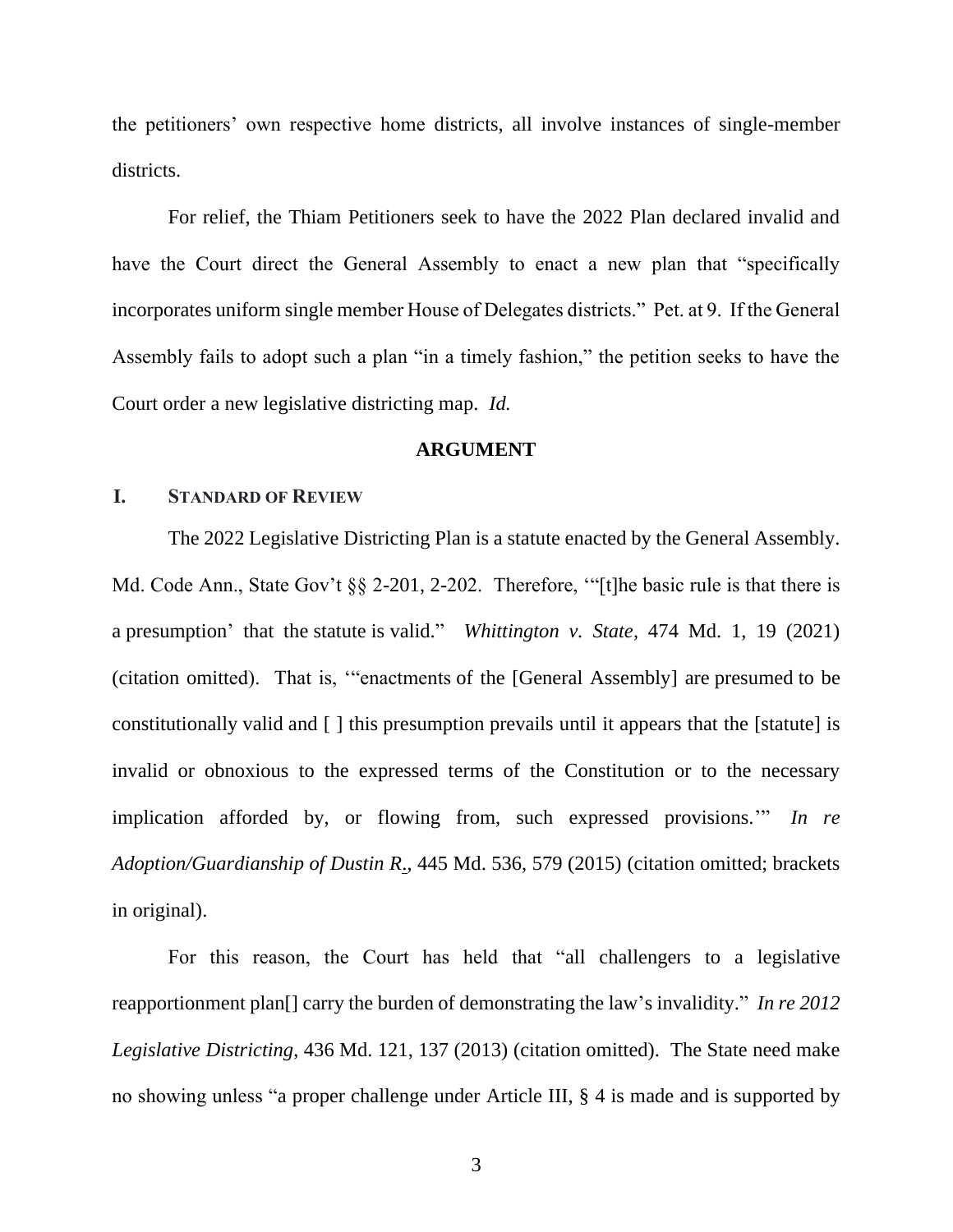'compelling evidence.'" *Id.* Only then will the State have "the burden of producing sufficient evidence to show that the districts are contiguous and compact, and that due regard was given to natural and political subdivision boundaries." *Id.* at 137-38. The petition is subject to dismissal if its allegations, assumed to be true, do not state "a proper challenge under Article III, § 4," *id.* at 137, and fail to show that the 2002 Legislative Districting Plan "is not consistent with requirements of either the Constitution of the United States of America, or the Constitution of Maryland," Md. Const. art. III, § 5.

# **II. MARYLAND'S CONSTITUTIONALLY ENSHRINED PRACTICE OF HAVING BOTH MULTIMEMBER AND SINGLE-MEMBER DISTRICTS DOES NOT GIVE RISE TO ANY CONSTITUTIONAL VIOLATION.**

The Court should dismiss the petition's challenge to Maryland's established method of having predominantly unsubdivided legislative districts while preserving the alternative to subdivide a district when the political branches deem it appropriate to do so. Given the petition's requested relief, which is nothing less than the creation of a "uniform" map made up of all single-member districts, Pet. at 9, the Thiam Petitioners are seeking to secure by judicial fiat a fundamental change in the Maryland Constitution that the voters chose not to adopt when they were given the chance to consider it. What would have been Article 3, § 3.03 of the proposed Constitution of 1967-1968 read, in part, "Only one delegate shall represent a delegate district and only one senator shall represent a senate district. Each senate district shall consist of three whole delegate districts."<sup>1</sup> That provision, and the rest of the proposed Constitution, failed to achieve ratification when put before the voters in

<sup>1</sup> Maryland Archives Online, Vol. 605, p. 8, available at http:// aomol.msa.maryland.gov/000001/000605/html/am605--8.html (last visited Feb. 15, 2022).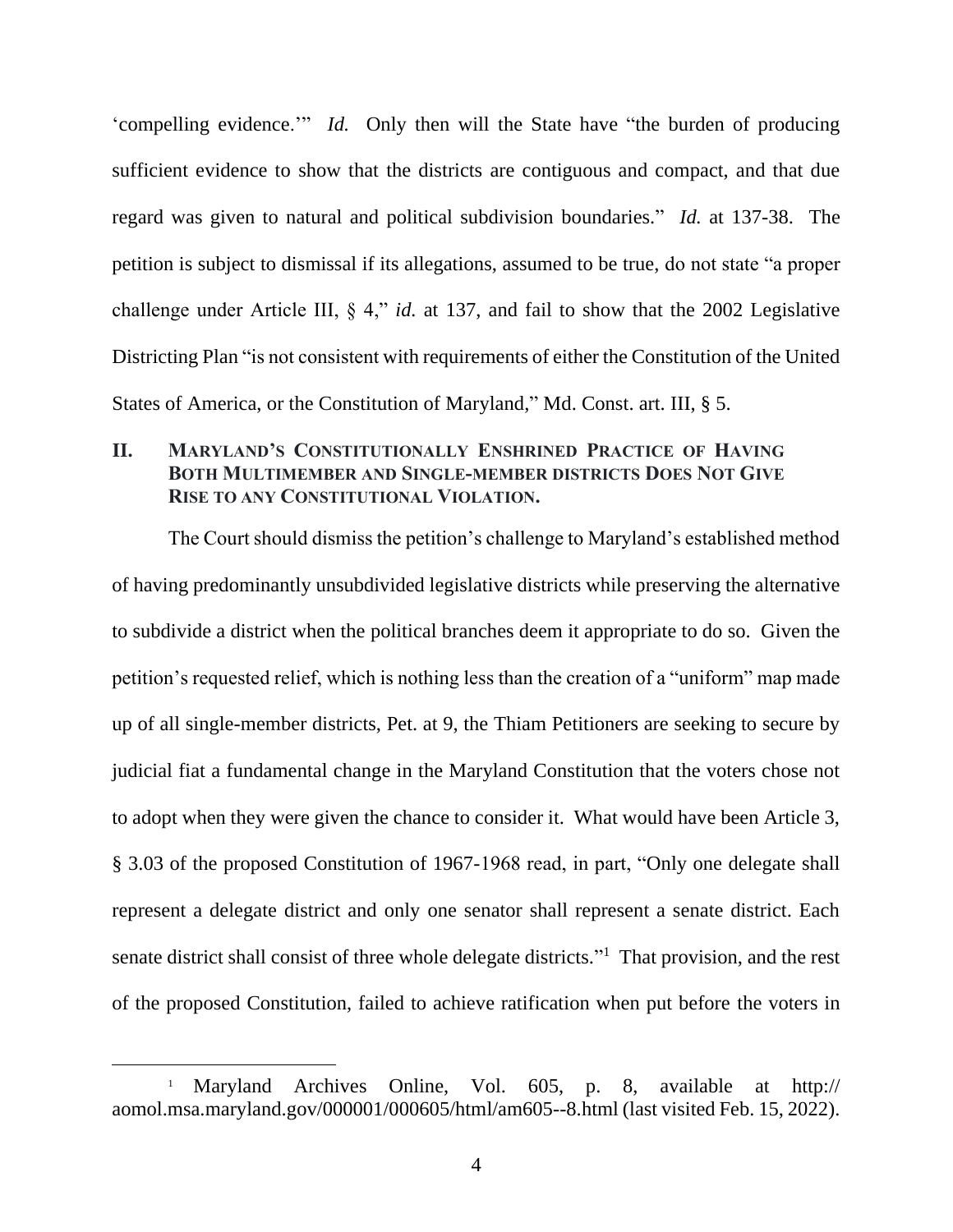the 1968 general election. Unlike other proposals of the Convention that later found their way into the Constitution through referendum, the provision mandating single-member districts did not. The petition essentially asks the Court to take what would be—to say the least—an unusual step: to invalidate a provision of the Maryland Constitution that the people of Maryland have chosen to have, and replace its scheme with one the people have rejected. The Court should decline that invitation and dismiss the petition.

# **A. The Maryland Constitution Authorizes and Does Not Prohibit the Use of Multimember Districts in Combination With Single-Member Districts.**

First, the Maryland Constitution expressly recognizes and preserves the General Assembly's authority to decide whether a legislative district will remain whole, with three Delegates elected at-large (by far the most common form of legislative district, numbering 30 districts in the 2012 Plan and 27 in the 2022 Plan), *or* subdivided either (a) into one single-member district and one multimember district or (b) into three single-member districts.

Article III, § 3 provides,

The State shall be divided by law into legislative districts for the election of members of the Senate and the House of Delegates. Each legislative district shall contain one (1) Senator and three (3) Delegates. *Nothing herein shall prohibit the subdivision of any one or more of the legislative districts for the purpose of electing members of the House of Delegates into three (3) single-member delegate districts or one (1) singlemember delegate district and one (1) multi-member delegate district.*

(Emphasis added.) This provision specifically rejects any prohibition on "subdivi[ding] any one or more of the legislative districts . . . into three (3) single-member delegate districts or one (1) single-member delegate district and one (1) multi-member delegate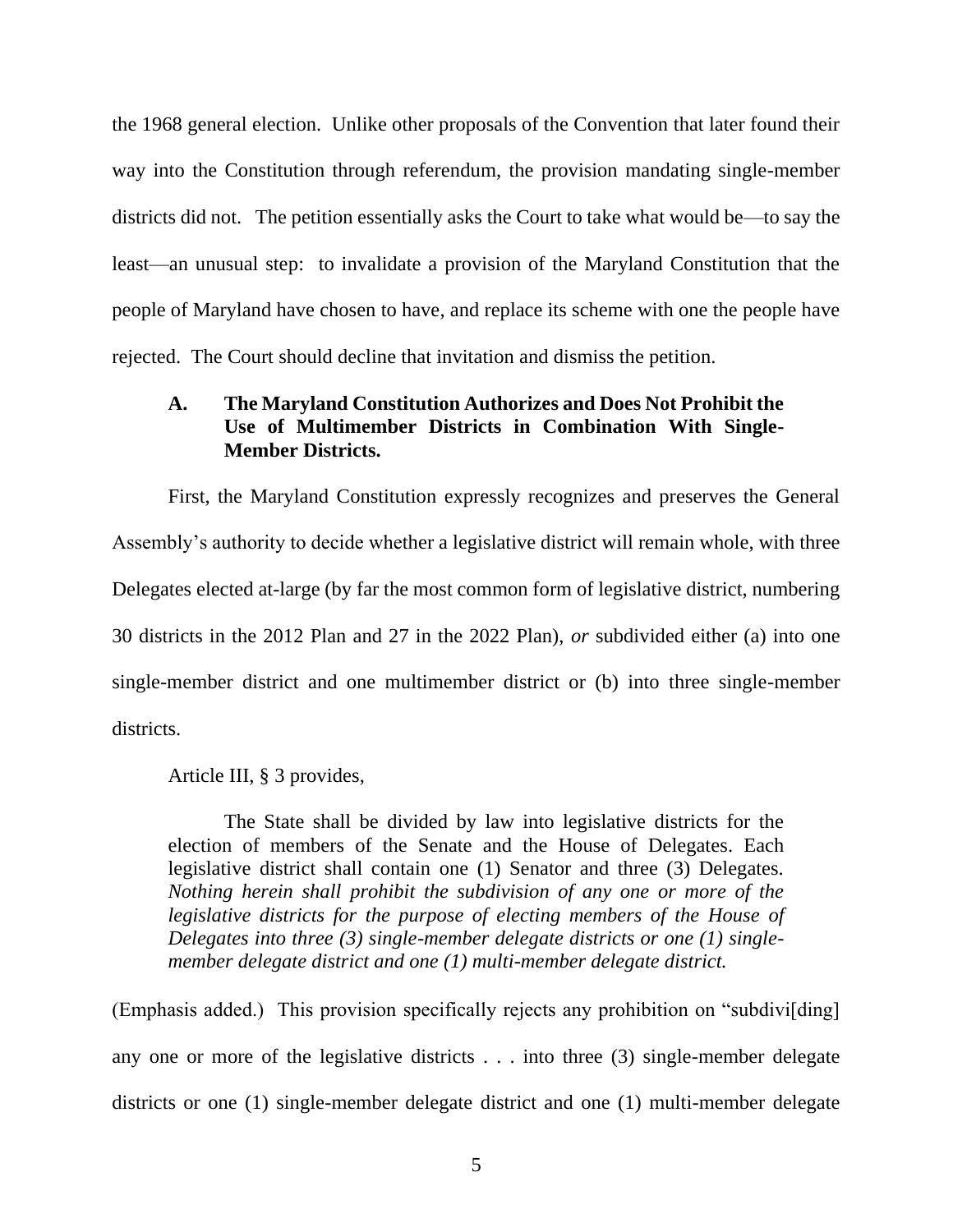district." Thus, § 3 expressly preserves the General Assembly's power to choose whether to subdivide a legislative district and to select from two constitutionally permissible methods of subdivision. By contrast, no mention of legislative district subdivision appears in either the districting criteria set forth in Article III, § 4, or the procedural requirements for enactment and judicial review of a legislative districting plan found in Article III, § 5, or elsewhere in the Maryland Constitution or Declaration of Rights. By expressly addressing subdivision of legislative districts, § 3 necessarily overrides any implied prohibition that might arguably be found in Article III, § 4 or other portions of the Maryland Constitution and Declaration of Rights, including those cited by the Thiam Petitioners.

As explained in *State v. Smith*, 305 Md. 489, 511 (1986), the "basic rule of construction that ordinarily the specific prevails over the general" applies to constitutional interpretation such that a "specific power" recognized by a constitutional provision "would prevail over the general principle or a general power relating thereto," and would do so "whether the general principle was in the Declaration of Rights and the specific power was in the Constitution or whether both were in the Constitution." This rule of construction has special force with respect with to Article III,  $\S 4$ , given that the modern version of  $\S 4$  was adopted at the same time, in the same enactments, as Article III, § 3. *See* 1969 Md. Laws, ch. 785; 1972 Md. Laws, ch. 363. The same legislators who adopted Article III, § 3's provision expressly safeguarding the General Assembly's district subdivision prerogatives could not have intended, without saying so, for Article III, § 4 to eliminate or impose obstacles to the creation of multimember districts.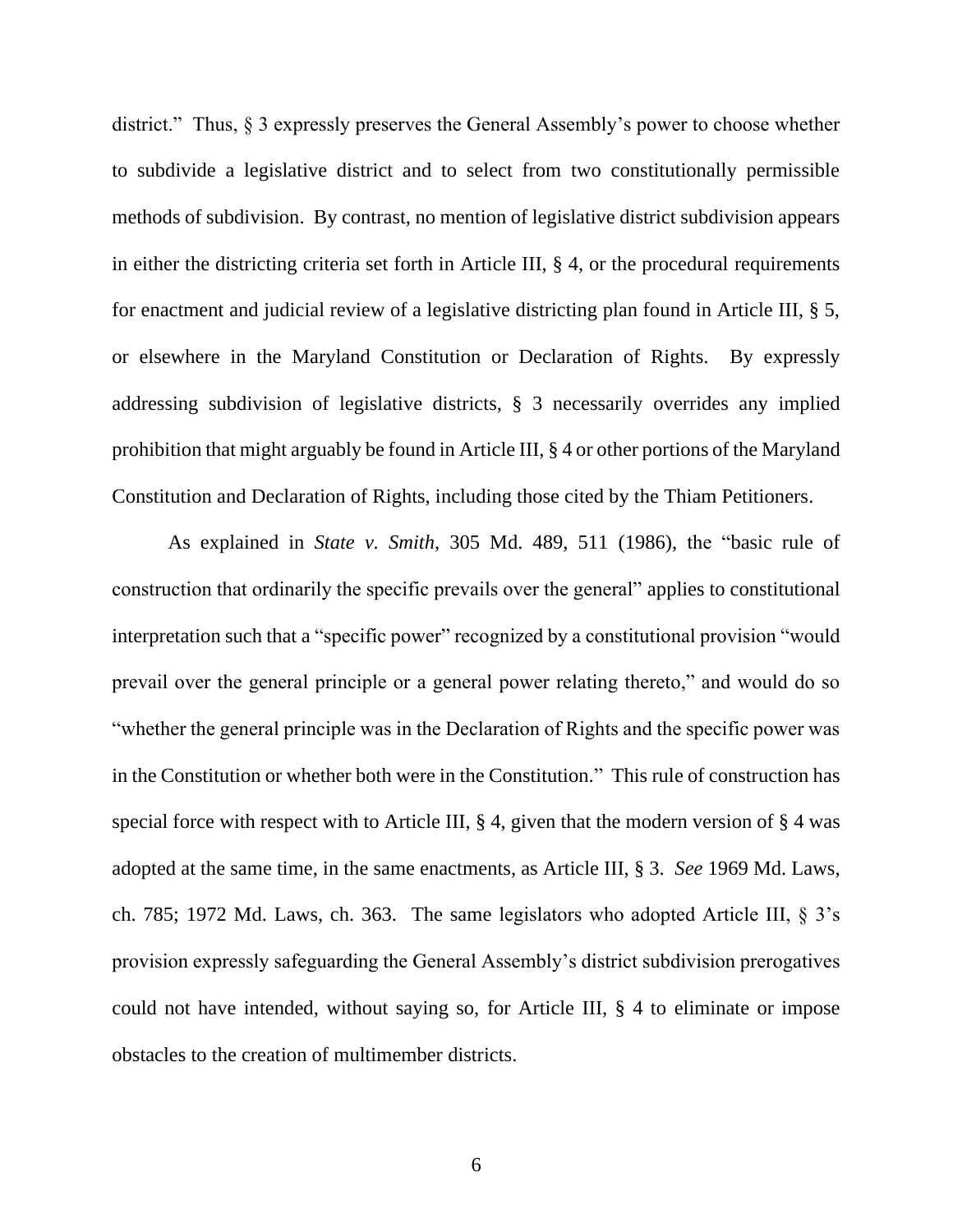## **B. Absent Invidious Racial Discrimination, Which Is Not Alleged Here, a State's Use of Multimember Legislative Districts With or Without Single-member Districts Does Not Implicate the Fourteenth Amendment.**

As for the petition's Fourteenth Amendment challenge to the use of multimember districts, both the Supreme Court and this Court have "made clear that such a district is not *per se* unlawful under the Equal Protection Clause." *In re 2012 Legislative Districting of the State*, 436 Md. 121, 141 (2013) ("*2012 Legislative Districting*") (citing *Whitcomb v. Chavis,* 403 U.S. 124 (1971), and *Lucas v. Colorado General Assembly*, 377 U.S. 713 (1964)). The Supreme Court has further recognized that multimember districts are not "necessarily unconstitutional when used in combination with single-member districts in other parts of the State." *White v. Regester*, 412 U.S. 755, 765 (1973).

Indeed, in the seminal legislative redistricting case of *Reynolds v. Sims*, the Supreme Court sought to reassure States that, notwithstanding its holding that the Constitution required district population equality in both houses of a State's bicameral legislature, the two houses of a legislature could still differ by, for example, having one composed of single-member districts while the other "could have at least some multimember districts," 377 U.S. 533, 576-77 (1964), and the Court further recognized that a State "might desire to achieve some flexibility by creating multimember or floterial districts," *id.* at 579.

In the decades since, aside from cases involving the assertion of a valid claim of racial discrimination under the Equal Protection Clause or the Voting Rights  $Act<sup>2</sup>$ —a type

<sup>2</sup> *See, e.g.*, *Rogers v. Lodge*, 458 U.S. 613, 622 (1982) (affirming finding that county's at-large system "was being maintained for the invidious purpose of diluting the voting strength of the black population"); *Regester*, 412 U.S. at 769 (affirming finding that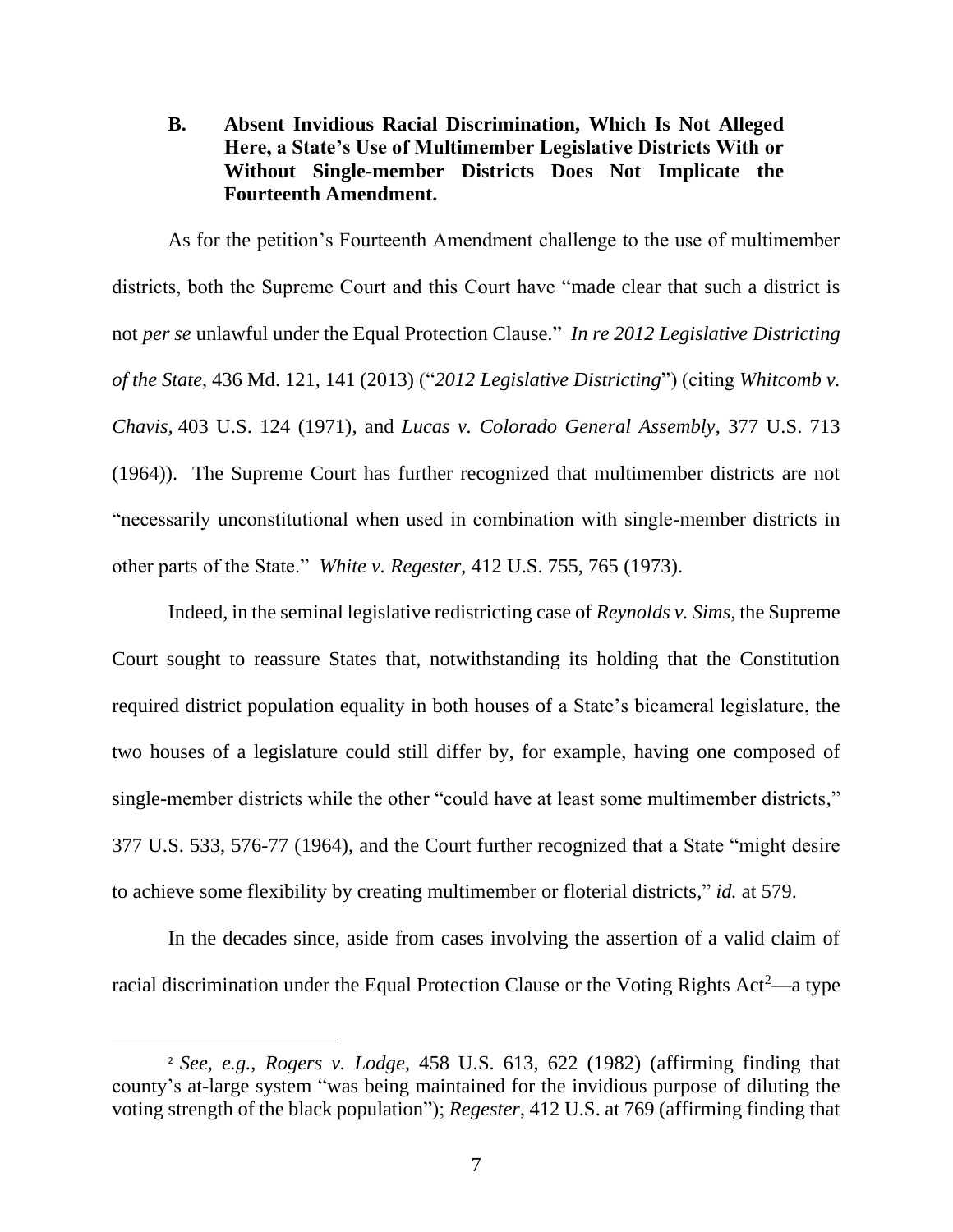of claim raised in none of the pending petitions—the Supreme Court has rejected challenges to multimember legislative districts, including challenges that objected to the use of different types of districts. *Burns v. Richardson*, 384 U.S. 73 (1966) (rejecting challenge to State's mix of multimember and single member districts similar to Maryland's); *Fortson v. Dorsey*, 379 U.S. 433 (1965) (rejecting challenge to the use of a combination of single member districts and countywide voting from residence districts).

This Court has similarly upheld the combination of single and multimember districts permitted by Article III, § 3. *Matter of Legislative Districting of State*, 299 Md. 658, 673, 674 (1984) (("A multimember legislative district is not per se unconstitutional under the equal protection clause," and "[c]onsistent with these principles from *Reynolds*, § 3 of Article III of the Maryland Constitution . . . permits both single-member and multi-member delegate districts."); *2012 Legislative Districting*, 436 Md. at 143 ( holding that petitioner "failed to show that any multi-member district provided for in the Enacted Plan would have the effect of diluting or canceling the voting strength of any racial or political element, he has failed to make a case for declaring any such district unlawful"); *In re Legislative Districting of State*, 370 Md. 312, 347, 409, 439 (2002) (applying the factors set out in *Gingles v. Thornburg*, 478 U.S. 30 (1986), in rejecting claims that multimember districts were unconstitutional and that they had been used to discriminate on the basis of race); *State Administrative Board of Election Laws v. Calvert*, 272 Md. 659, 675 (1974)

<sup>0</sup>multimember district "invidiously excluded Mexican-Americans from effective participation in political life, specifically in the election of representatives to the Texas House of Representatives").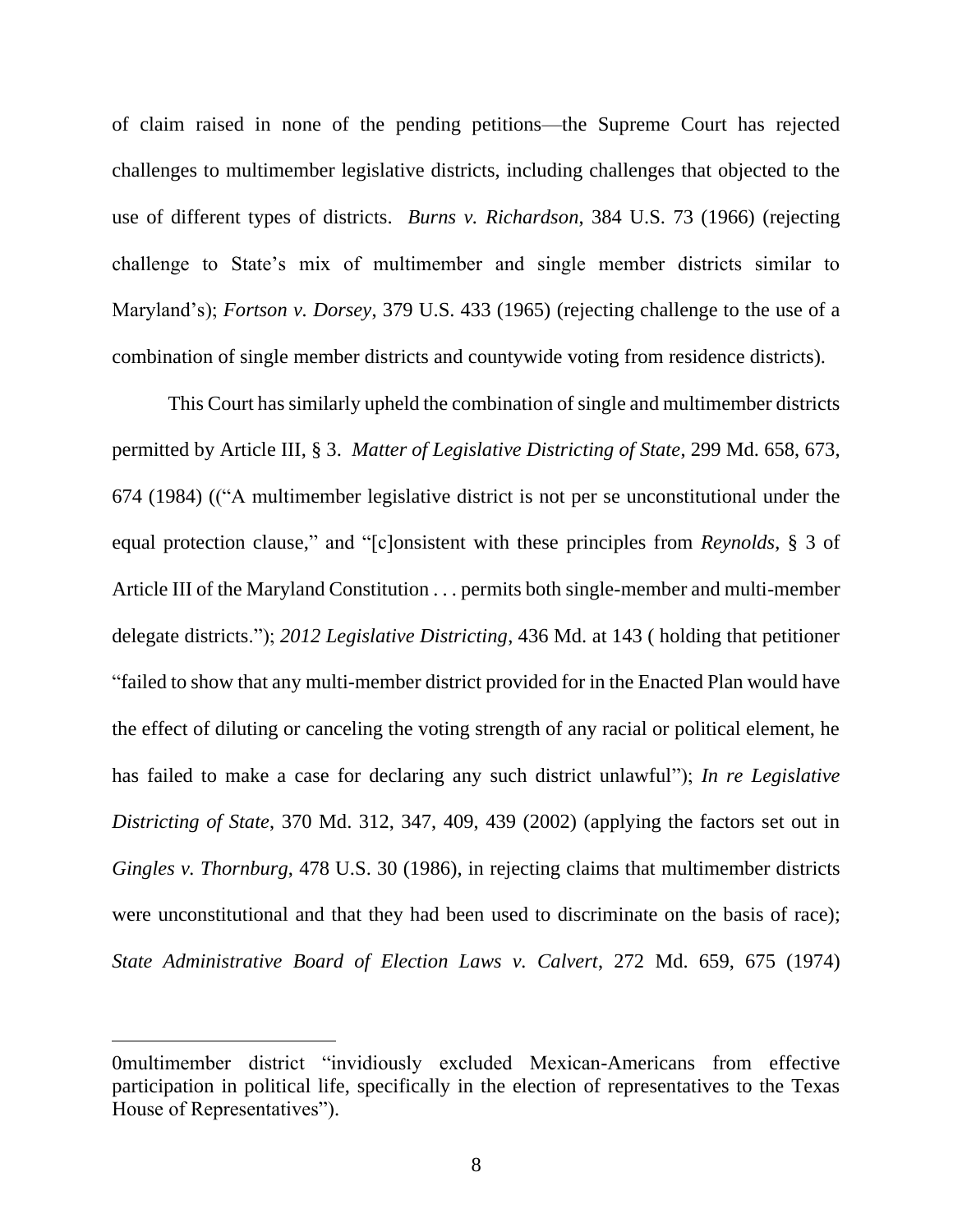(upholding residence districts on the Eastern Shore). Notably, this Court itself used a mix of single and multimember districts in the remedial plan it drew in 2002. *In re Legislative Districting of State*, 369 Md. 601, 603 (2002) (per curiam order) (reciting as part of the Court plan's "General Provisions" that "(c) Each legislative district may be subdivided into 3 single member delegate districts or into 1 single member delegate district and 1 multimember delegate district").

In *2012 Legislative Districting*, this Court quoted Supreme Court language suggesting that multimember districts "may be subject to challenge where the circumstances of a particular case may 'operate to minimize or cancel out the voting strength of racial or political elements of the voting population.'" 436 Md. at 142 (quoting *Whitcomb*, 403 U.S. at 143). The Court hastened to add that the challenger must "carry the burden of proving that multi-member districts unconstitutionally operate to dilute or cancel the voting strength of racial or political elements.'" *2012 Legislative Districting*, 436 Md. at 142 (citation omitted). Nevertheless, in no case has the Supreme Court or this Court ever applied this principle to invalidate a multimember district on the ground that it "operate[d] to minimize or cancel out the voting strength of . . . *political elements*," *id.* (emphasis added).

In the only Supreme Court case directly addressing the merits of a claim that the use of multimember districts benefited one political party over another, the Court deemed the claim to be justiciable, but rejected it nonetheless upon finding that the challengers had not made the necessary showing, for reasons that would apply equally to the Thiam Petitioners' claim. *See Davis v. Bandemer*, 478 U.S. 109, 128-30 (1986) (affirming finding of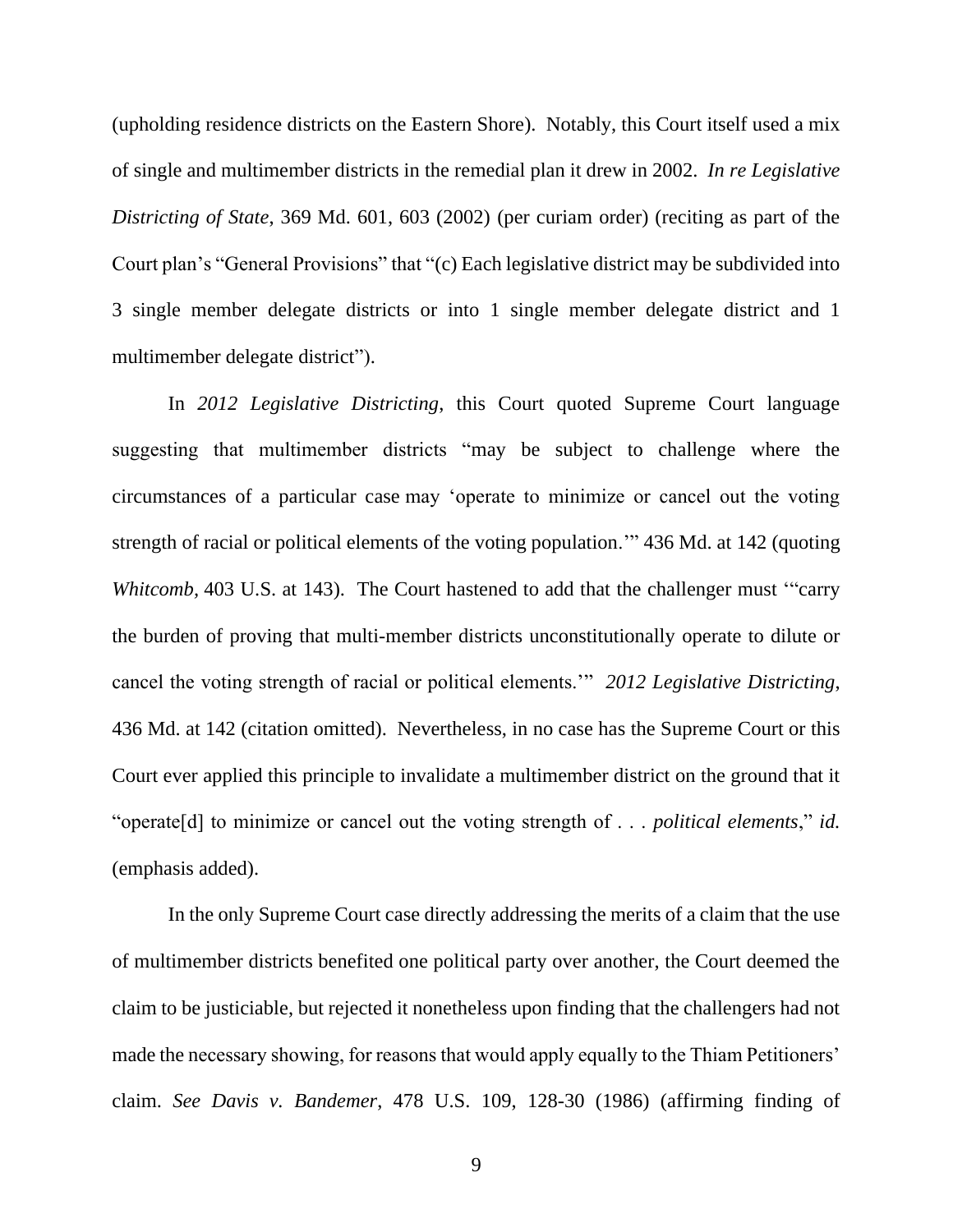legislature's partisan intent— something "not . . . very difficult to prove," *id.* at 129—but holding that challengers failed to show "a sufficiently adverse effect on [their] constitutionally protected rights to make out a violation of the Equal Protection Clause," *id.* at 130). Thus, under *Bandemer*'s analysis, "the mere fact that a particular apportionment scheme makes it more difficult for a particular group in a particular district to elect the representatives of its choice does not render that scheme constitutionally infirm." *Id.* at 131; *see also id.* at 130 (refusing '"to hold that district-based elections decided by plurality vote are unconstitutional in either single- or multi-member districts simply because the supporters of losing candidates have no legislative seats assigned to them.'") (quoting *Whitcomb*, 403 U.S. at 160).

In any case, whatever statements in *Davis v. Bandemer* might have suggested the availability of a politically-based challenge to multimember districts upon a showing of partisan vote dilution, *id.* 131, that language can no longer provide support for the Thiam Petitioners' partisan gerrymandering claim, since the Supreme Court in *Rucho v. Common Cause*, 139 S. Ct. 2484 (2019), overruled *Bandemer*'s holding that such claims are justiciable. Even if the principles articulated in *Bandemer* retained their vitality, however, it would not aid the Thiam Petitioners, because their petition at most makes the kind of showing *Bandemer* deemed insufficient. That is, the petitioners at most allege that the practice of mixing unsubdivided and subdivided districts "makes it more difficult for [their] particular group"—Republicans—to "elect the representatives of its choice." 478 U.S. at 131.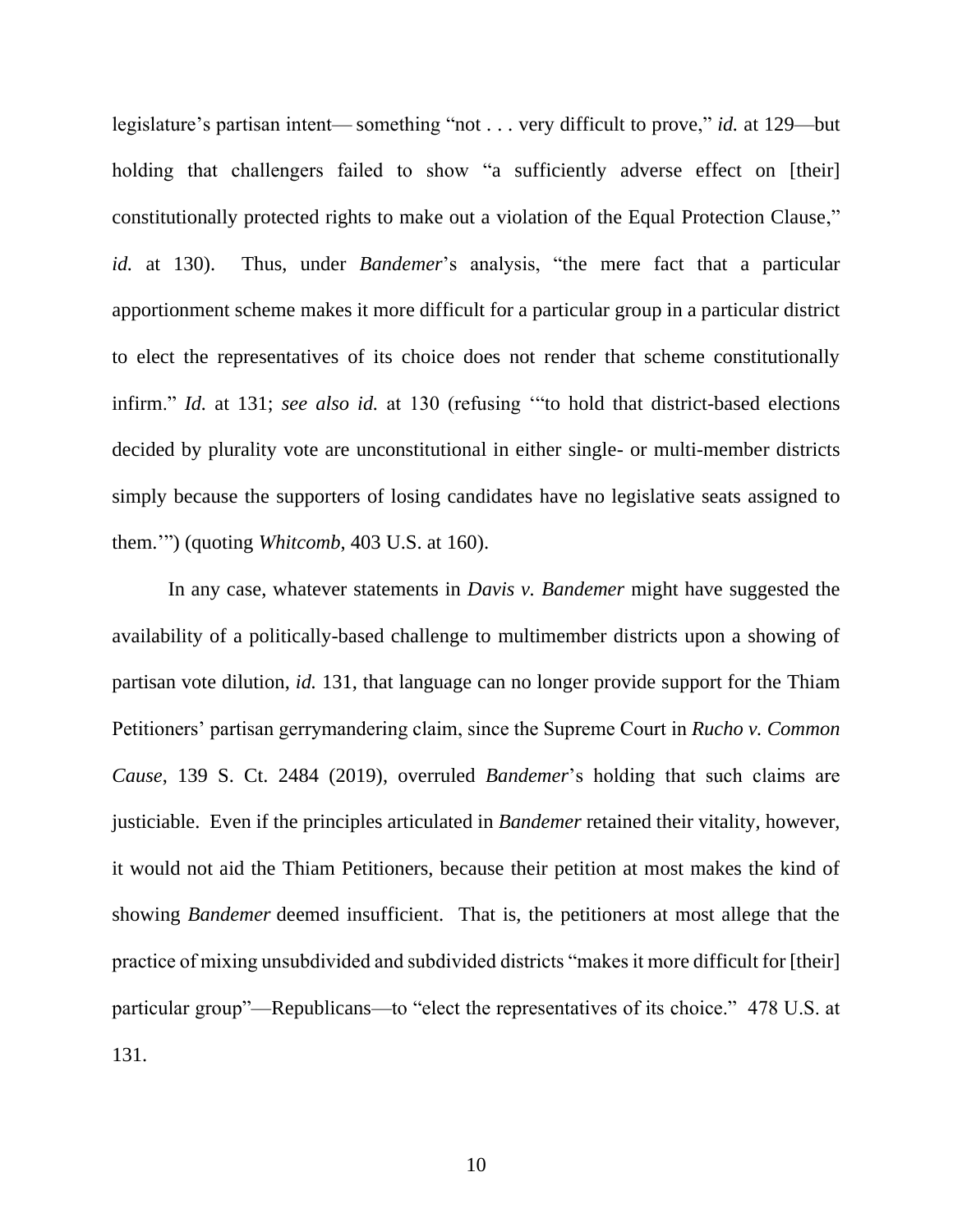## **C. The Petition's Statements About Multimember and Single-Member Districts Are Inconsistent and Do Not Jibe With Maryland's Years of Practical Experience With Such Districts.**

The Thiam Petitioners essentially take the view that the mixing of single and multimember districts is fundamentally unfair and obviously nefarious. Yet, contrary to their view, the flexibility allowed by this practice is important to redistricting in this State. Maryland has had some form of it since the statutory response to the State's loss in *Maryland Committee v. Tawes*, 377 U.S. 656 (1964), which provided for an apportionment of two delegates per county and additional delegates based on population and required that any county with more than eight Delegates be divided into districts with no fewer than four and no more than eight districts in a county. Chapter 3 of the Special Session of 1965, Article 40,  $\S$  42B(a) and (c).

The pros and cons of single and multimember districts were discussed at length in the Constitutional Convention Commission in 1966 and the Constitutional Convention itself in 1967. The debates of these bodies reflect the advantages and disadvantages of each type of district, a discussion that eventually led the Constitutional Convention Commission to recommend a new section providing:

At least one senator, but not more than two senators, shall represent each senatorial district. At least one delegate, but not more than six delegates, shall represent each house district.

Report of the Constitutional Convention Commission 1967 at p. 75. The Commission explained:

Under this draft section the General Assembly is given the power to determine whether there will be single member districts or multiple member districts for the election of the members of each chamber. This draft section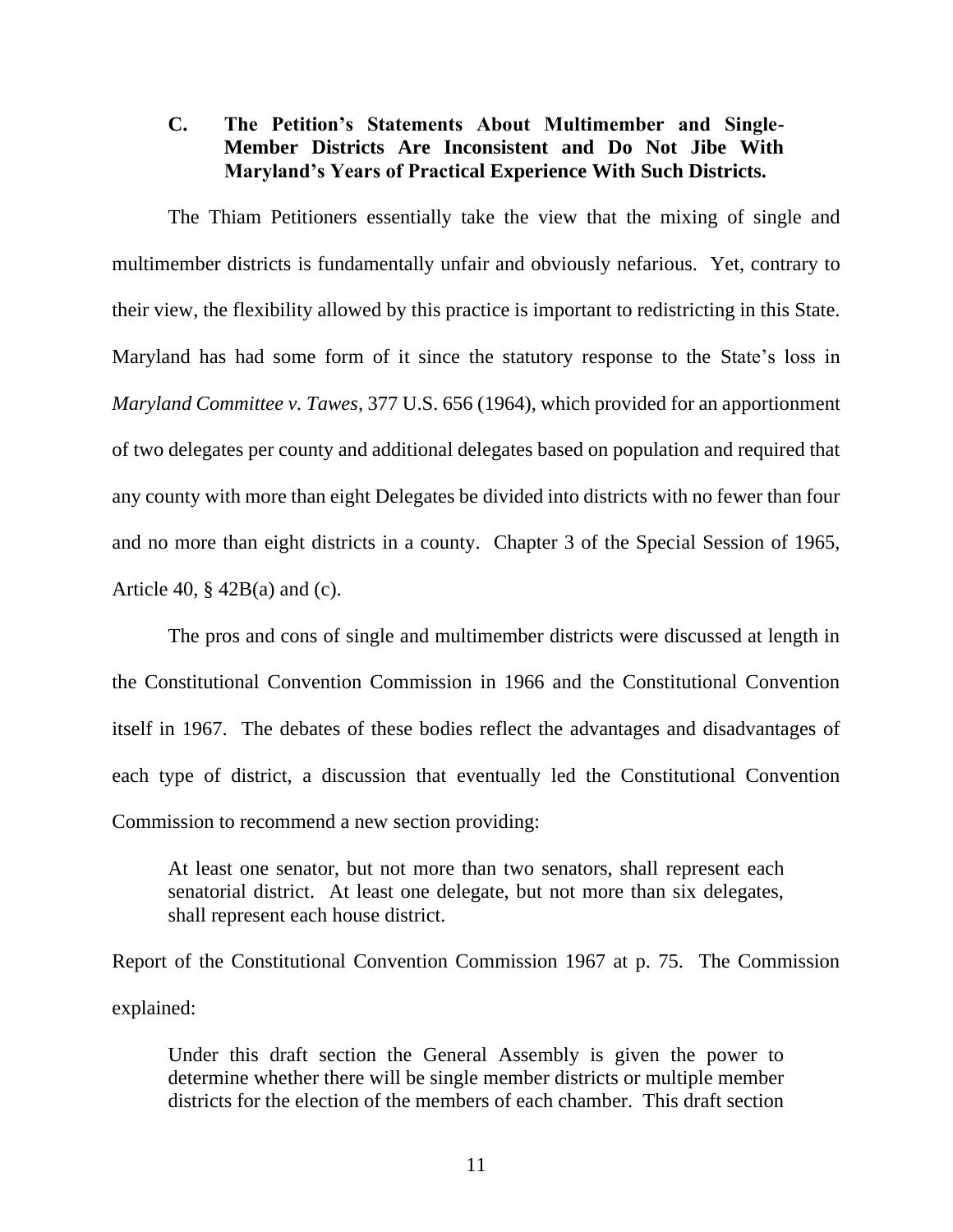sets a limitation of six delegates from any one house district and of two senators from any one senatorial district. *It might be desirable to establish a separated district for each delegate, but this has not proven to be feasible.* However, it might be practicable for the General Assembly to provide for single member districts in the future and this possibility should not be precluded.

*Id*. at 129 (emphasis added).

This lack of feasibility continues today. The Maryland Citizens Redistricting Commission ("MCRC") report states that this issue was one on which it heard the most testimony and the subject on which the testimony was most polarized. MCRC Final Report (Jan. 2022) at 8, available at https://redistricting.maryland.gov/Pages/default.aspx (last visited Feb. 15, 2022). The Governor's Order setting up the MCRC, EO 01.01.2021.02(B)(4), required the use of single member districts, but upon consideration of the input it received, the MCRC found that there were circumstances when multimember districts were appropriate, as in areas of high-density population. Report at 29. In their view, a single-member district was more appropriate in situations where a district crossed a county boundary and areas where a single member district "may better enable recognition of certain minority communities." *Id*.

The Thiam Petitioners have made no allegations that would justify a finding that the plan as a whole is the product of invidious discrimination. They have made no claims of discrimination on the basis of race. Their claims of partisan discrimination do not reach the entire plan and their more specific claims are easily rebutted. Moreover, the examples of problems cited in the petition all relate to the creation of single member districts, which is hard to reconcile with the relief sought, namely, a plea for 100% single-member districts.

12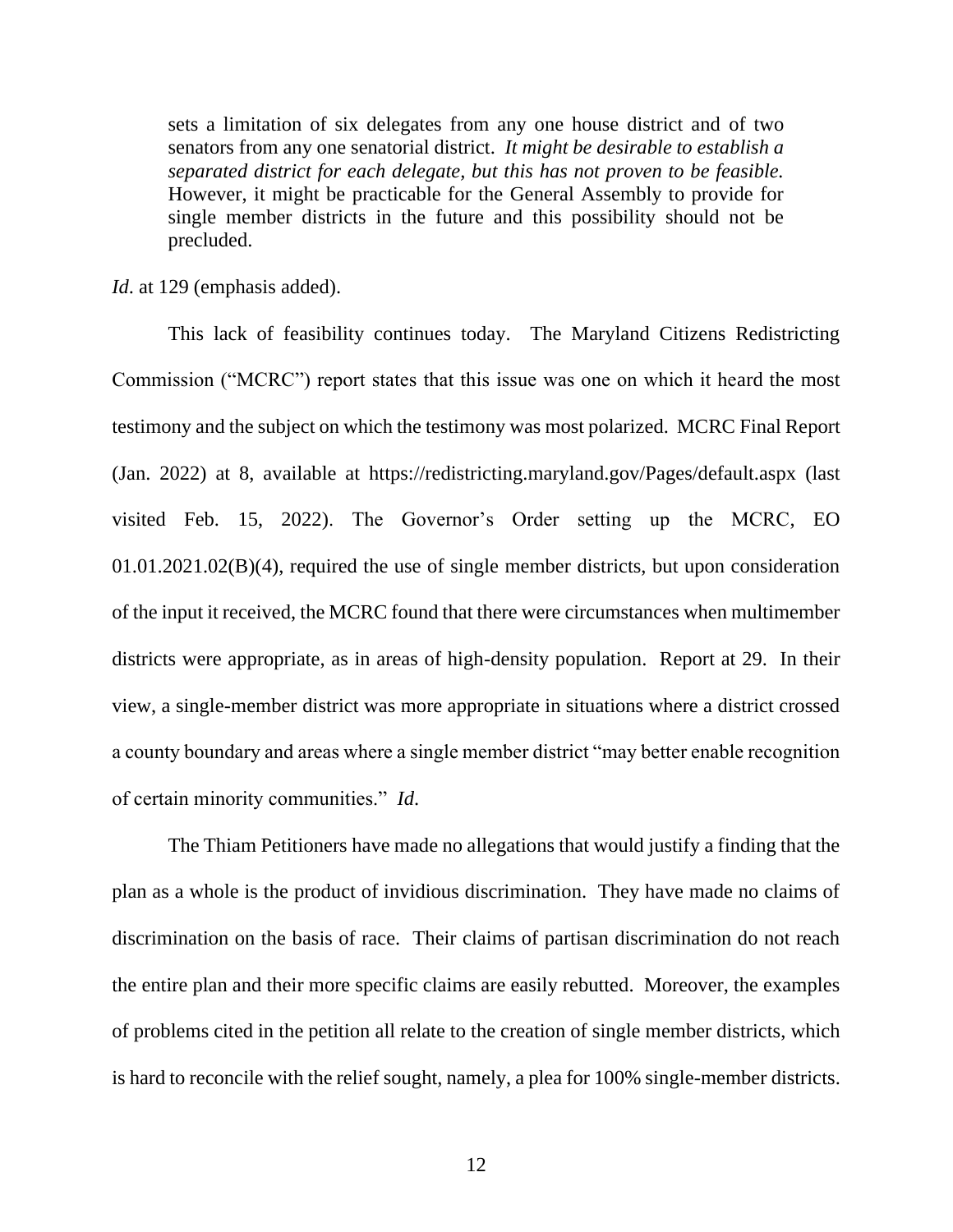While two of those single-member districts are paired with two-member districts, the petitioners' supposed grievance pertains to the single-member district. This inconsistency on the simple question whether a single-member district is a desirable or undesirable configuration suggests that their only real criterion is whether, in a given instance, a singlemember district does or does not work to the electoral advantage of the Thiam Petitioners and their fellow Republicans. In this respect, there seems to be little difference separating the Thiam Petitioners' claims from the partisan gerrymandering claims of the Fisher petition, the legal deficiencies of which are explained in the State's response to the Fisher petition.

For example, the Thiam petition states that District 2B is configured to elect a Democrat. Pet. ¶ 24. District 2 as a whole has moved east due to underpopulation and now contains part of northern Frederick. District 2B is about the same as it was, except that it now contains all of Hagerstown, thus giving "due regard" to the boundaries of that municipality. No part of the district can be described as Democratic, though Hagerstown may have more registered Democrats than are found in the rest of the district. In other words, the new district lines are caused by population loss and a desire to respect municipal boundaries and are unlikely to result in the election of an additional Democrat.

Similarly, the petition complains that District 33 was divided into three single member districts, two of which were allegedly drawn to protect Democrats. Pet. ¶ 24. District 33 picked up population from Districts 32 and 21. As reconstituted, it now has three distinct subdistricts representing the three contiguous, but very different areas in the district: Broadneck, Odenton, and middle/rural Anne Arundel. The differences in these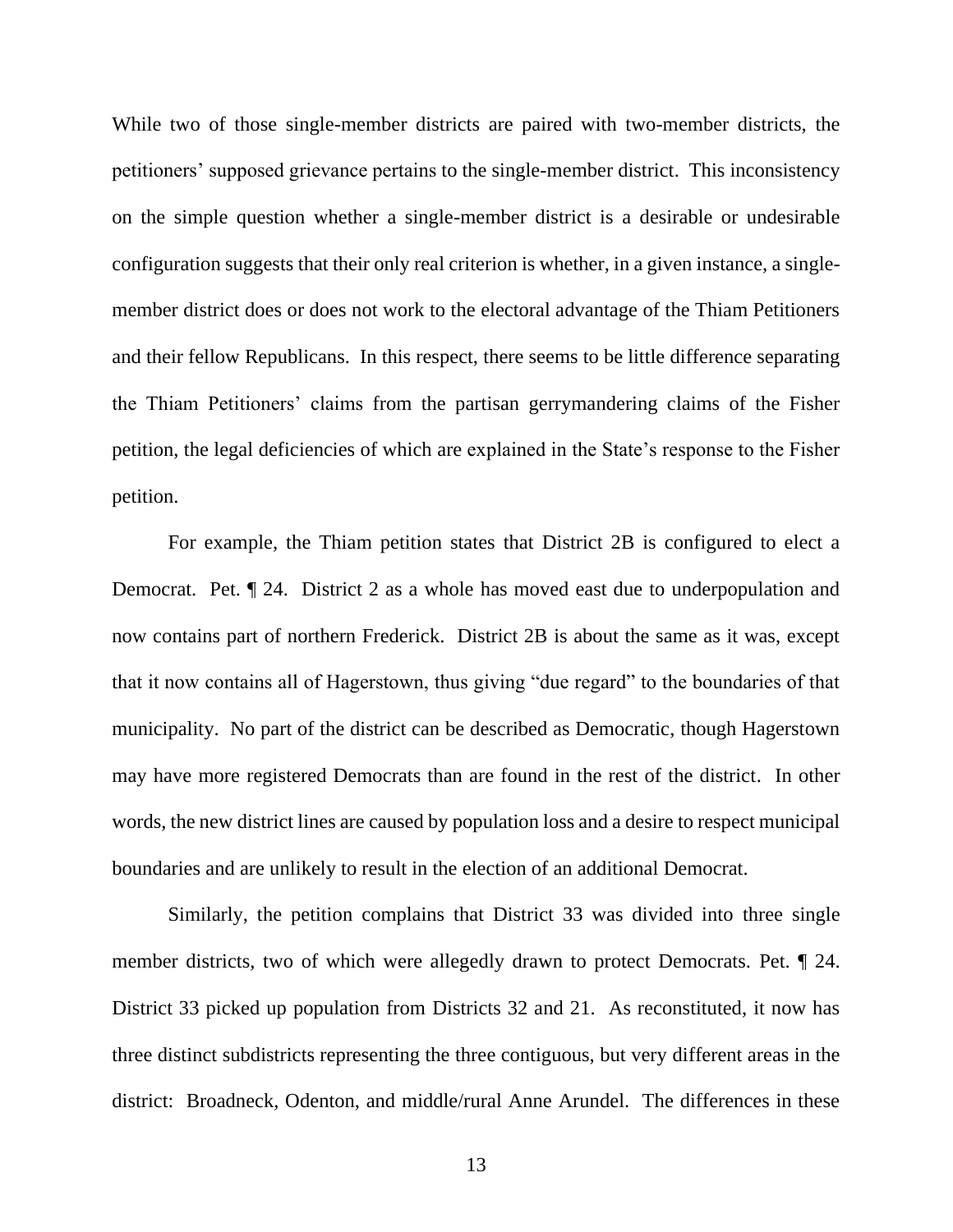areas gave rise to the decision to make three single member districts. If District 33 can actually elect two Democrats as the district is now divided, however, it is entirely possible it could elect three Democrats in a multimember district if these three single-member districts were eliminated. In any event, the requested relief would not permit making it into a three-member district.

Finally, the petition claims that the single member District 42 was created to enhance the prospects of electing a Democrat. Pet. ¶ 33. On the contrary, District 42B was created because it is a new delegate district for Carroll County required by the increased population in the County. Creating a delegate district for Senate districts that cross county lines is an important policy in redistricting because it protects the ability of the people in that area to elect a delegate from their county. The district now runs through the Cockeysville area and into the more rural/ex-urban portions of northern Baltimore and Carroll Counties. It is not all that likely to turn Democratic.

## **D. Comparison to Other States Confirms That Maryland's Use of Multimember and Single-Member Districts Does Not Yield a Pro-Democrat Effect.**

 The Thiam Petitioners "specifically allege that the [LRAC] Plan's adoption of mixed multimember and single member districts, rather than uniform single member districts," has the effect of "infringing on the rights of Republican voters by systematically configuring their House of Delegate districts to minimize their representation in the General Assembly." Pet. ¶¶ 8, 9. If this allegation were correct, then Maryland should be well ahead of other states that do not have Maryland's unique mix of at-large multimember and single-member districts, in the relationship between the political strength of the lead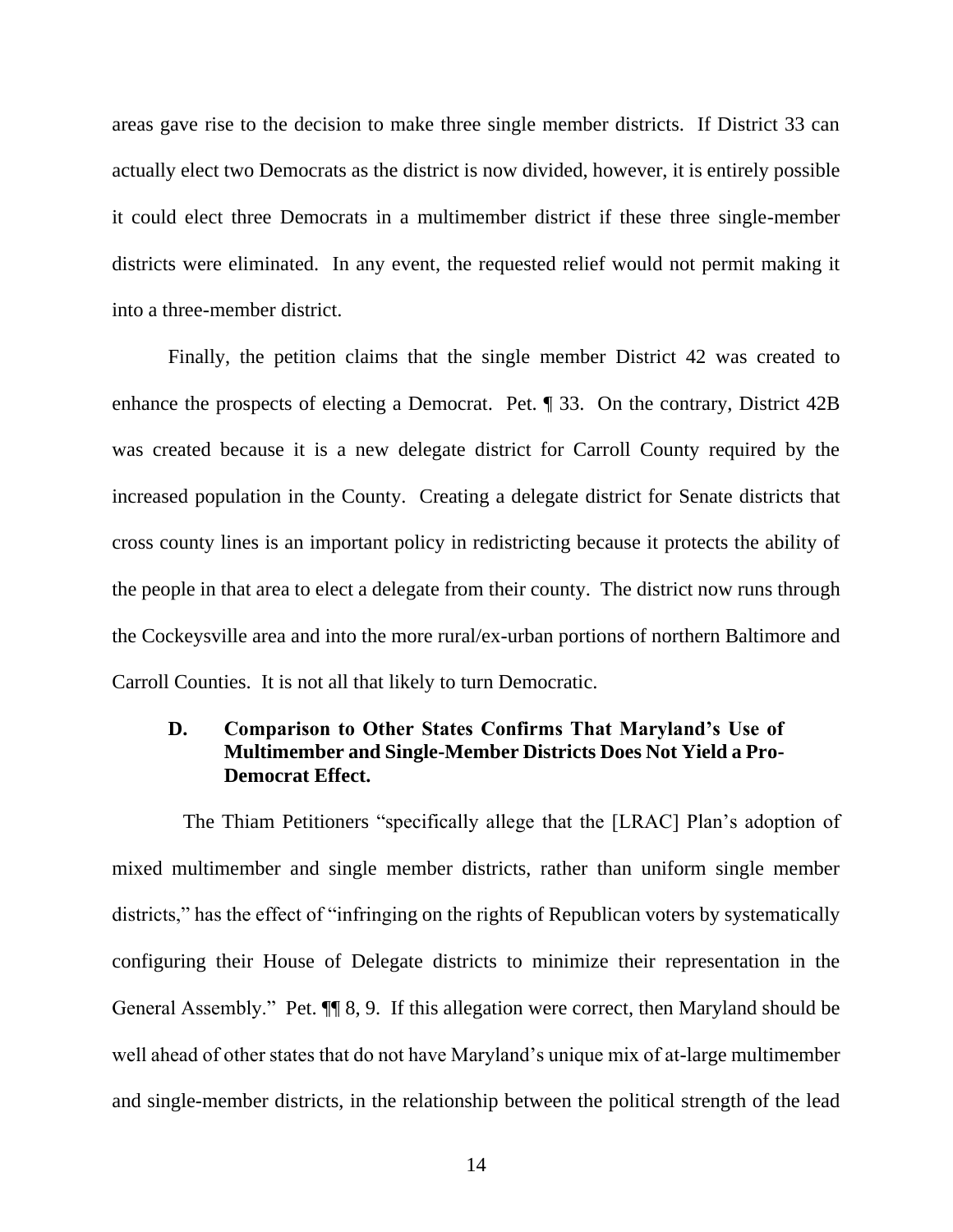party in the state and that party's representation in the House of Delegates. Yet, the opposite is true. Maryland lags behind—not ahead of—other states in the percentage of seats held by Democrats in the State House based on the political strength of Democrats in the state.

Chart 1 graphs the relationship between party strength in the state as measured by the Cook Partisan Voting Index ("PVI") and the percentage of state house seats held by the lead party in the state.<sup>3</sup> The Cook PVI is a standard metric in the field of political analysis that provides cross-state comparison through examination of presidential election results, thus achieving a common metric for all states. According to the Cook Political Report, "First introduced in 1997, the Cook PVI measures how each district performs at the presidential level compared to the nation as a whole. We have released new PVI scores following every election since 1996 and every round of redistricting since 2001, each time taking into account the prior two presidential elections."<sup>4</sup>

Chart 1 shows a tight relationship between the PVI score for the leading party in the state and that party's percentage of State House seats. Rather than falling well above the trend line as plotted on the graph, Maryland falls below the line, indicating that the percentage of Democrats in the House of Delegates is below—not above—what would be expected from Maryland's PVI, which is +14% Democratic.

<sup>3</sup> Sources: Source: State PVI, Cook Political Report, 2021 PVI Full Downloadable State and District List, https://www.cookpolitical.com/analysis/national/pvi/2021-pvi-fulldownloadable-state-and-district-list; National Conference of State Legislatures, "2021 State & Legislative Partisan Composition," https://www.ncsl.org/documents/ elections/Legis\_Control\_2-2021.pdf.

<sup>4</sup> PVI, https://www.cookpolitical.com/pvi-0.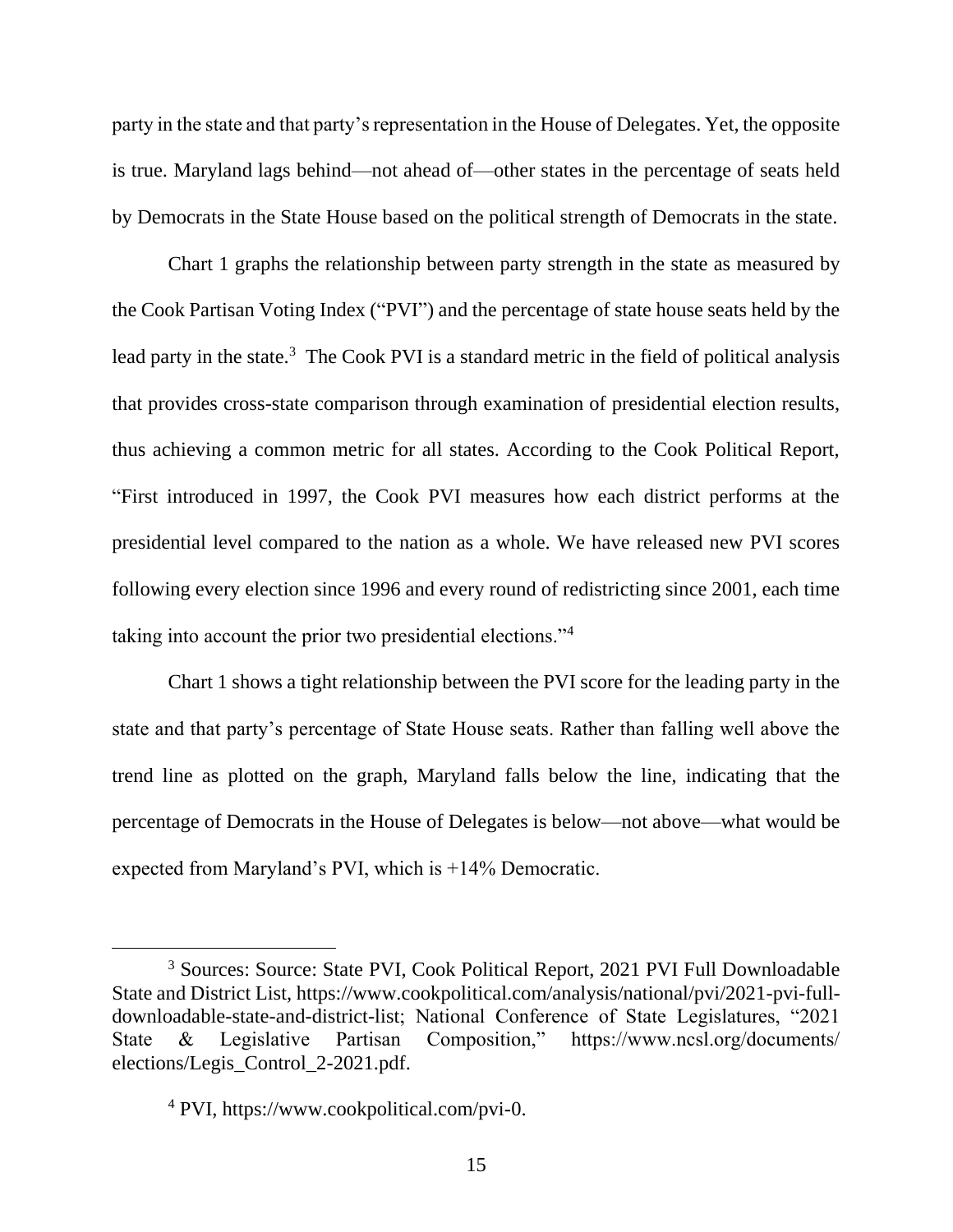

**CHART 1 RELATIONSHIP BETWEEN THE STATE COOK PVI SCORE AND THE** 

Additional analysis, presented in Table 1 and Chart 2, confirms that in Maryland the Democratic percentage of State House seats lags behind expectations, when compared to other states. The Table and Chart examine all states with a substantive Democratic or Republican advantage of 10%+ or more on the Cook PVI score. The results reported in the Table and Chart demonstrate that although the Maryland PVI of 14% equals the median PVI for all 23 states, it ranks 6th from the bottom in its percentage of leading party seats in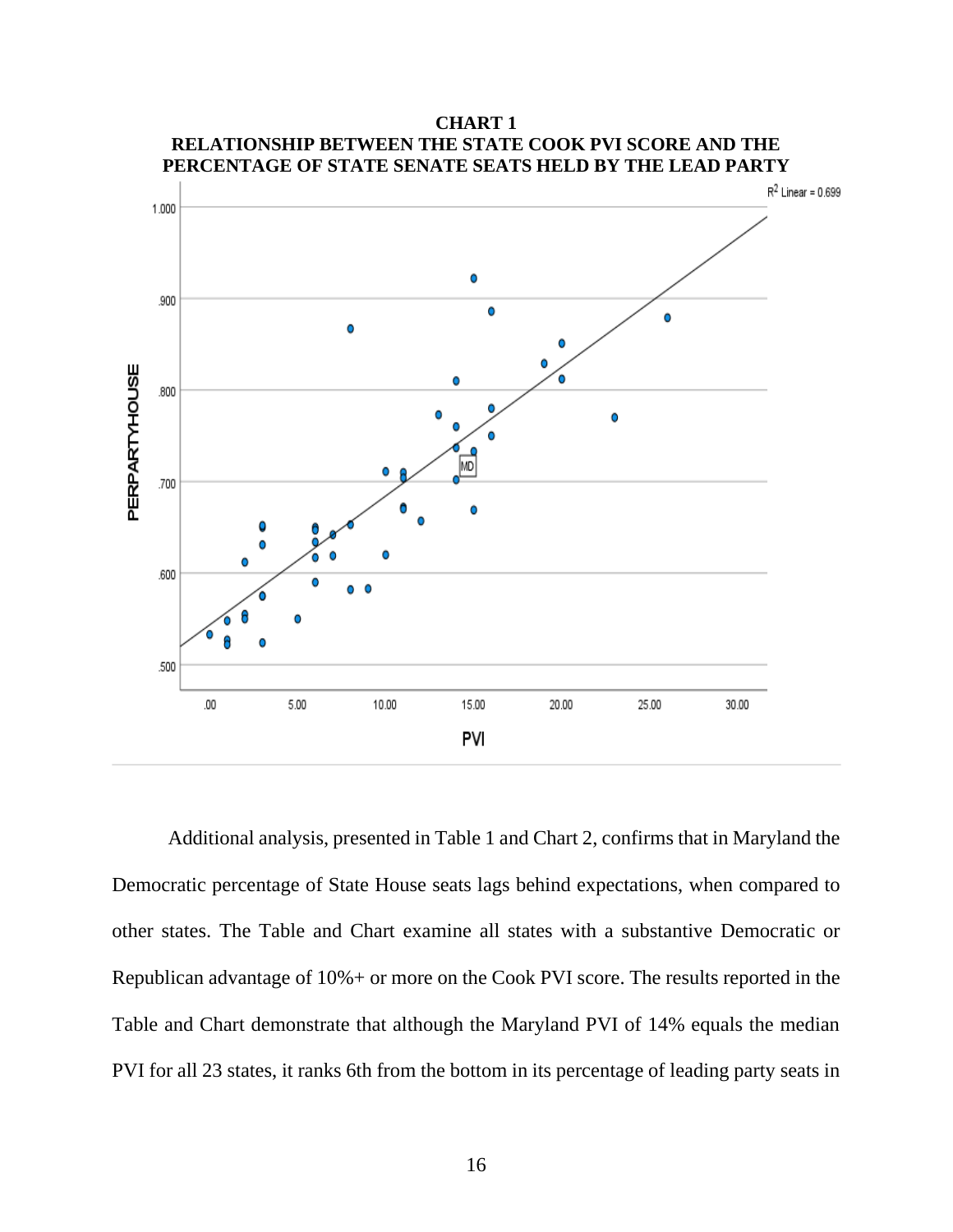the State House. The Maryland percentage of 70% is 5 percentage points lower than the

median percentage of 75% for all 23 states.

#### **TABLE 1 RELATIONSHIP BETWEEN COOK PVI AND THE PERCENTAGE OF STATE HOUSE SEATS FOR THE LEAD PARTY, STATES WITH PVI OF 10% OR MORE, REPUBLICAN OR DEMOCRATIC**

| <b>COUNT</b>            | <b>STATE</b>   | $PVI$ % | <b>LEAD PARTY</b> | % HOUSE SEATS FOR |
|-------------------------|----------------|---------|-------------------|-------------------|
|                         |                |         |                   | <b>LEAD PARTY</b> |
|                         |                |         |                   |                   |
| $\mathbf{1}$            | H I            | 15      | <b>DEMOCRAT</b>   | 92.20%            |
| $\overline{2}$          | <b>SD</b>      | 16      | <b>REPUBLICAN</b> | 88.60%            |
| $\overline{\mathbf{3}}$ | WY             | 26      | <b>REPUBLICAN</b> | 87.90%            |
| $\overline{\mathbf{4}}$ | <b>ND</b>      | 20      | <b>REPUBLICAN</b> | 85.10%            |
| $\overline{\mathbf{5}}$ | ID             | 19      | <b>REPUBLICAN</b> | 82.90%            |
| 6                       | OK             | 20      | <b>REPUBLICAN</b> | 81.20%            |
| $\overline{7}$          | <b>MA</b>      | 14      | <b>DEMOCRAT</b>   | 81.00%            |
| 8                       | <b>AR</b>      | 16      | <b>REPUBLICAN</b> | 78.00%            |
| $\boldsymbol{9}$        | <b>WV</b>      | 23      | <b>REPUBLICAN</b> | 77.70%            |
| 10                      | <b>UT</b>      | 13      | <b>REPUBLICAN</b> | 77.30%            |
| 11                      | CA             | 14      | <b>DEMOCRAT</b>   | 76.00%            |
| 12                      | KY             | 16      | <b>REPUBLICAN</b> | 75.00%            |
| 13                      | TN             | 14      | <b>REPUBLICAN</b> | 73.40%            |
| 14                      | AL             | 15      | <b>REPUBLICAN</b> | 73.30%            |
| 15                      | N <sub>Y</sub> | 10      | <b>DEMOCRAT</b>   | 71.10%            |
| 16                      | IN             | 11      | <b>REPUBLICAN</b> | 71.00%            |
| 17                      | MO             | 11      | <b>REPUBLICAN</b> | 70.40%            |
| 18                      | <b>MD</b>      | 14      | <b>DEMOCRAT</b>   | 70.20%            |
| 19                      | <b>KS</b>      | 11      | <b>REPUBLICAN</b> | 67.20%            |
| 20                      | <b>MT</b>      | 11      | <b>REPUBLICAN</b> | 67.00%            |
| 21                      | <b>VT</b>      | 15      | <b>DEMOCRAT</b>   | 66.90%            |
| 22                      | LA             | 12      | <b>REPUBLICAN</b> | 65.70%            |
| 23                      | <b>MS</b>      | 10      | <b>REPUBLICAN</b> | 62.00%            |
|                         | <b>MEDIAN</b>  | 14.0    |                   | 75.0%             |
|                         |                |         |                   |                   |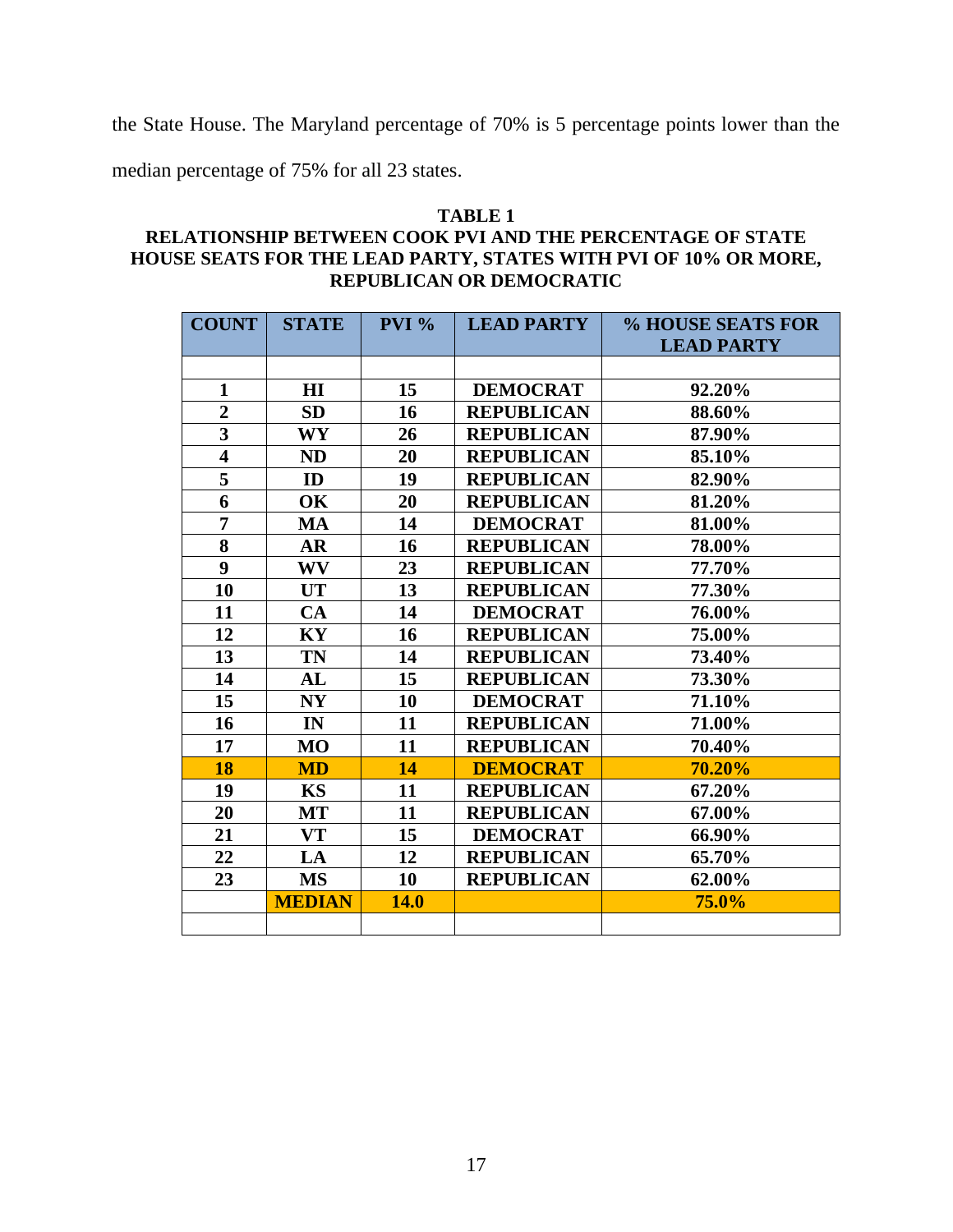#### **CHART 2 RELATIONSHIP BETWEEN COOK PVI AND THE PERCENTAGE OF STATE HOUSE SEATS FOR THE LEAD PARTY, STATES WITH PVI OF 10% OR MORE, REPUBLICAN OR DEMOCRATIC**



Nine other states also use multi-member state house election districts, although none match Maryland's mixed system of combining at-large and single-member districts. Chart 2 compares the partisan composition of these states and Maryland to the PVI scores. Once again, the percentage of House seats held by Democrats Maryland falls below the trend line. This again demonstrates that Maryland's unique system of districting for the House of Delegates generally tends to disadvantage Democrats and advantage Republicans.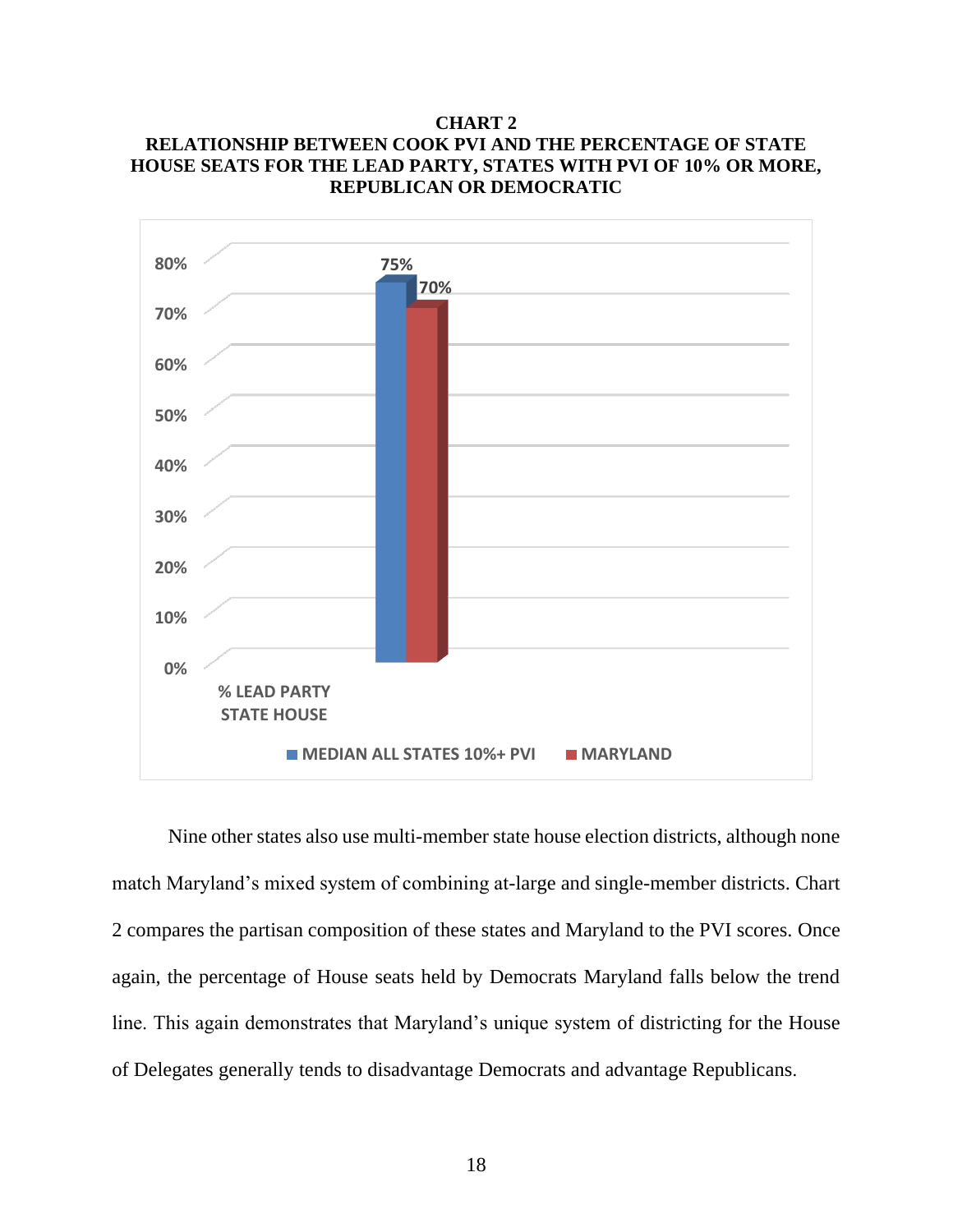#### **CHART 2 RELATIONSHIP BETWEEN THE STATE COOK PVI SCORE AND THE PERCENTAGE OF STATE SENATE SEATS HELD BY THE LEAD PARTY. MULTI-MEMBER STATES ONLY**



As these analyses show, the Thiam Petitioners' challenge is not only devoid of legal support, but their objections contradict the realities of who benefits from Maryland's blend of undivided and subdivided legislative districts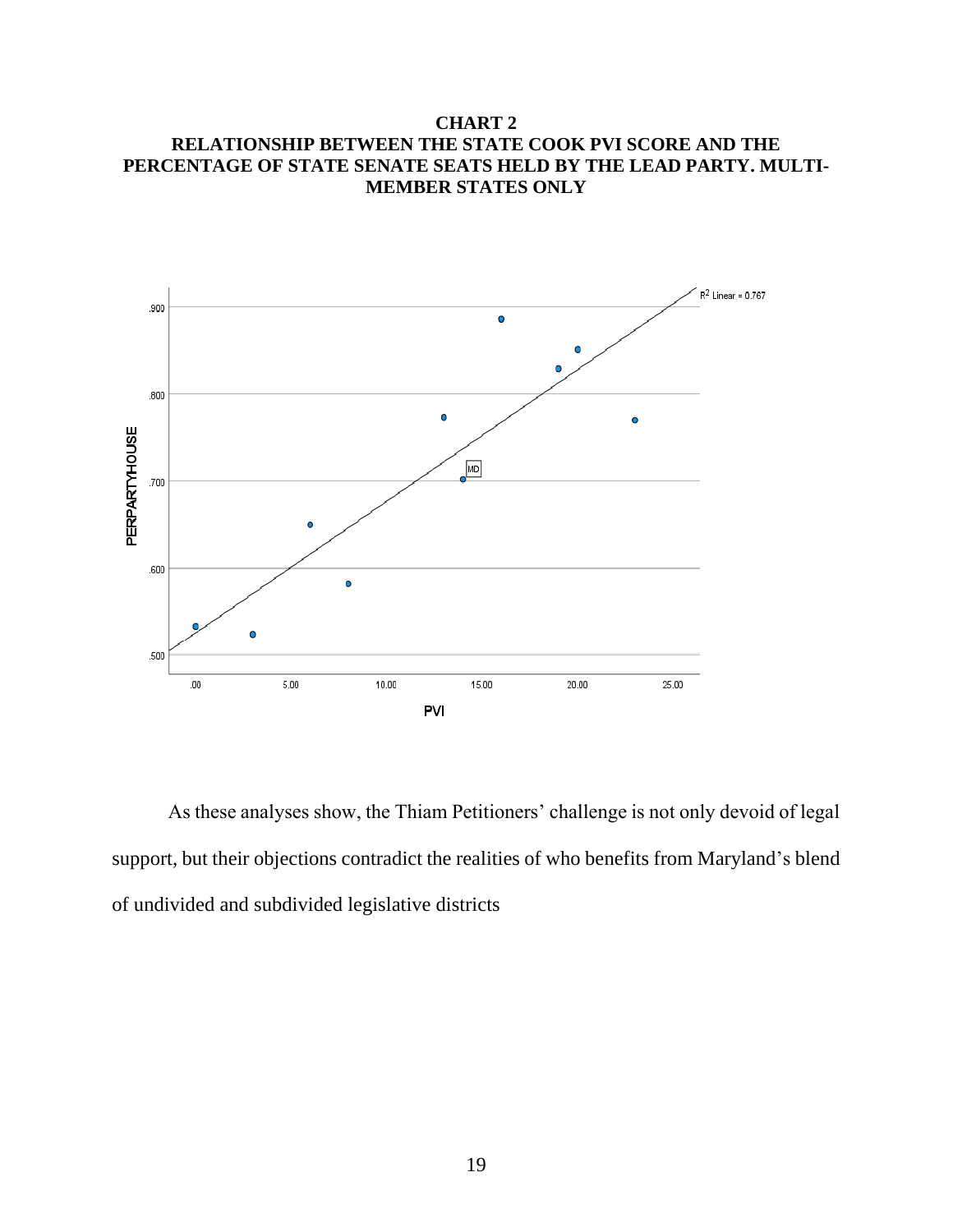#### **CONCLUSION**

For the foregoing reasons, the motion to dismiss should be granted.

Respectfully submitted,

BRIAN E. FROSH Attorney General of Maryland

\_\_\_\_\_\_\_\_\_\_\_\_\_\_\_\_\_\_\_\_\_\_\_\_\_\_\_\_\_\_\_\_\_

/s/ Steven M. Sullivan

STEVEN M. SULLIVAN Attorney No. 9706260005 ANDREA W. TRENTO Attorney No. 0806170247 Assistant Attorney General Office of the Attorney General 200 Saint Paul Place, 20th Floor Baltimore, Maryland 21202 ssullivan@oag.state.md.us (410) 576-6325 (410) 576-6955 (facsimile)

February 15, 2022 Attorneys for Respondent